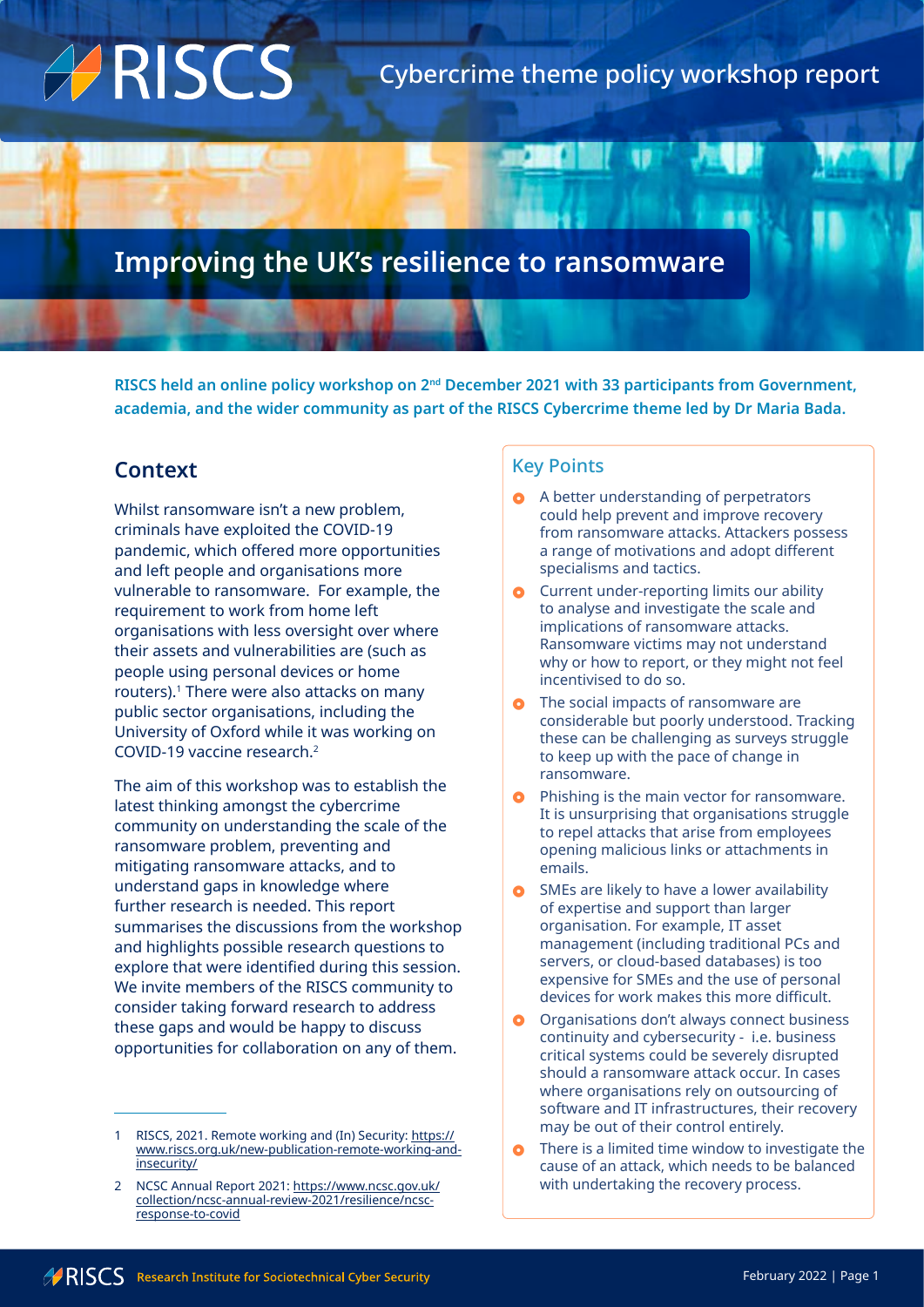## 1. Understanding the offenders

Current understanding of who conducts ransomware attacks and their motivations is limited. Improving this may progress prevention and recovery efforts. Perpetrators include individual cybercriminals, organised criminal gangs, and state-sponsored or state-condoned attackers. Their motivations span a wide range of political, technical and economic reasons.

Behind each ransomware attack there is an ecosystem of cybercrime, where individuals and groups provide different specialisms and tactics to tailor attacks towards different sectors and organisation types. Both attackers and victims can be transnational. The ransomware ecosystem is becoming increasingly complex with the emergence of ransomware as a service (RaaS), which involves ransomware authors offering 'pay-for-use' ransomware. This complicates efforts to understand who offenders are and how they operate.

#### **Possible questions to explore**

- Where are ransomware attackers actually based? Are there any UK-based agents?
- Are different types of organisations (such as public, private or service providers) or organisations of different sizes subject to different types and volumes of attacks?
- What are the emerging threats in ransomware and who are the emerging attackers? Should we be concerned about AI-driven ransomware?
- How can post-attack forensics help us to understand the attacker(s) and their motivation(s)?
- Would more direct disruption of attackers' activity improve understanding of the scale and impact of ransomware attacks?

#### 2. Organisational preparedness

Ransomware became the most significant cyber threat facing the UK in 2021.3 Despite this, participants discussed that organisations often don't perceive themselves to be at risk. This could be a result of the media's tendency to highlight cases where large, multinational companies are ransomware victims, rather than portraying the issue as something that may affect organisations of any size or character. Organisations may not think they have anything of value to be taken, choosing instead to prioritise 'business as usual' issues that they perceive to be more likely to cost them money, but the reality is that any organisation with financial assets is at risk.

Cyber Essentials<sup>4</sup> is a Government backed certification scheme designed to guard organisations against the most common cyber threats and demonstrate their commitment to cyber security. According to the 2021 Cyber Security Breaches Survey,<sup>5</sup> the vast majority of organisations are not aware of the Cyber Essentials scheme and only 4% of businesses and charities report adhering to Cyber Essentials.

Equally, organisations may be overconfident and overestimate their preparedness for a ransomware attack. Some organisations who have achieved Cyber Essentials may feel they have 'ticked the compliance box'. Participants discussed that the most helpful

<sup>3</sup> UK National Cyber Strategy 2022: [https://assets.publishing.service.gov.uk/government/uploads/system/](https://assets.publishing.service.gov.uk/government/uploads/system/uploads/attachment_data/file/1040805/National_Cyber_Strategy_-_FINAL_VERSION.pdf) [uploads/attachment\\_data/file/1040805/National\\_Cyber\\_Strategy\\_-\\_FINAL\\_VERSION.pdf](https://assets.publishing.service.gov.uk/government/uploads/system/uploads/attachment_data/file/1040805/National_Cyber_Strategy_-_FINAL_VERSION.pdf)

<sup>4</sup> NCSC Cyber Essentials:<https://www.ncsc.gov.uk/cyberessentials/overview>

<sup>5</sup> The Government's 2021 Cyber Security Breaches Survey found an overall low awareness of Cyber Essentials among both the business (14%) and charity (10%) populations: [https://www.gov.uk/](https://www.gov.uk/government/statistics/cyber-security-breaches-survey-2021/cyber-security-breaches-survey-2021) [government/statistics/cyber-security-breaches-survey-2021/cyber-security-breaches-survey-2021](https://www.gov.uk/government/statistics/cyber-security-breaches-survey-2021/cyber-security-breaches-survey-2021)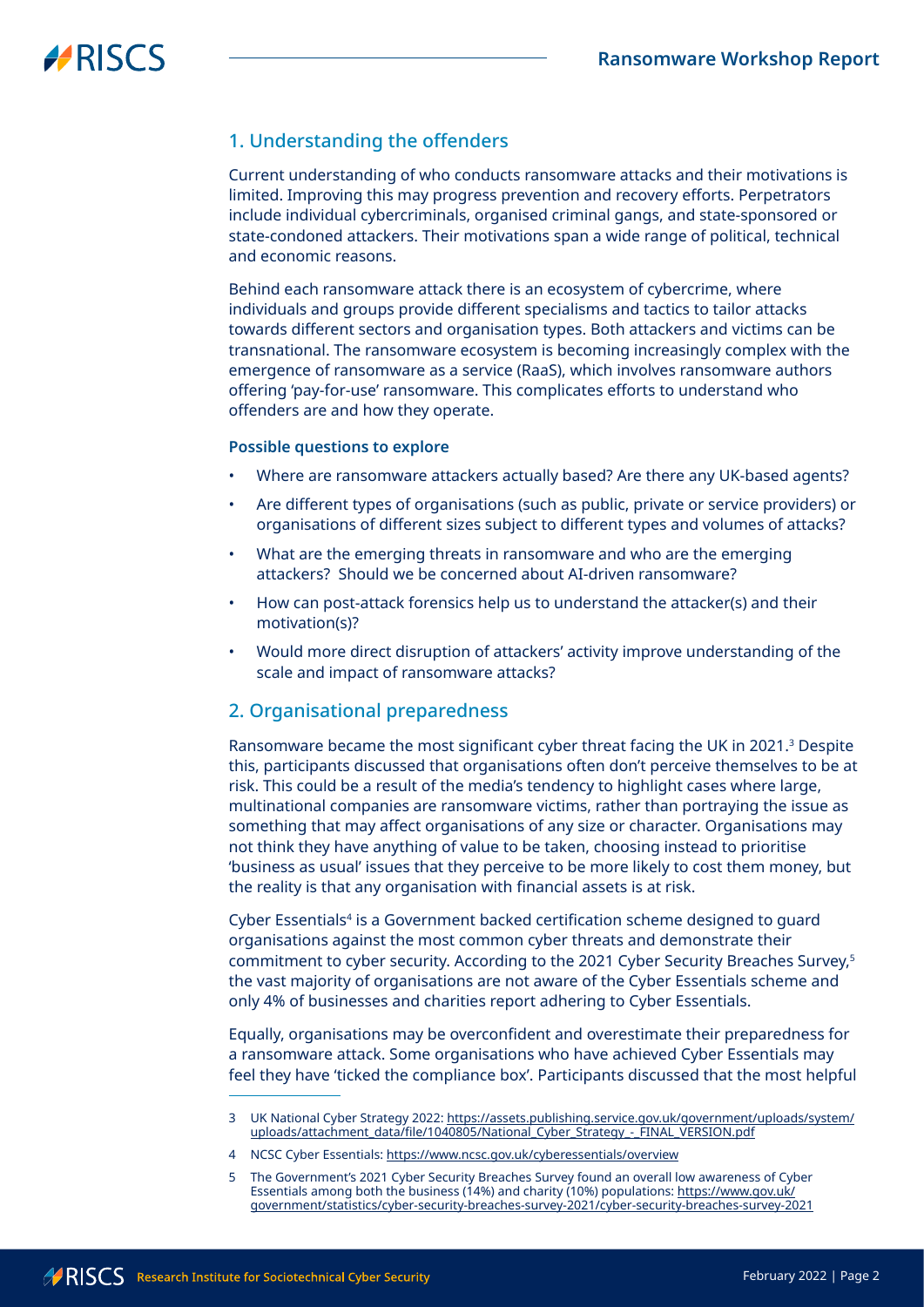understanding for organisations to have is that while prevention strategies like obtaining Cyber Essentials won't always work, good is better than nothing.

It is not possible to fully protect an organisation from malware and it can therefore be assumed that at some point malware will infiltrate the organisation. For this reason, participants discussed whether more emphasis should be placed on mitigating an attack's impacts than prevention.6

Possible questions to explore:

- How do we reach SMEs and other organisations who aren't aware of Cyber Essentials or the potential risks of ransomware and incentivise them to take action?
- How can cyber security be embedded within an organisational culture and who has (or should have) the responsibility to promote cyber security and enhance resilience within an organisation?

#### 3. Responding to an attack

When an attack happens, it's not a given that organisations will know immediately, let alone know who the right person to respond is. Participants raised examples of cases where organisations had not realised that malware had been on the system for months, rather than days. Research into cyber security culture within organisations can focus on the Chief Information Security Officer (CISO) but they may not always be the right person to respond, for example if they lack the organisational visibility or direct channel to the management team. Board level decisions may be required, but board members may not have sufficient knowledge and understanding about the incident and the required next steps to make an informed decision. The CISO needs to be able to convey the security risks appropriately through direct communication channels with management.

Organisations may not appreciate what needs to happen when an attack takes place: in particular, who they should report to, how long the recovery process might take, and what it could cost. Participants suggested that a clearer appreciation of these factors may aid the immediate response and decision making process.

#### **Possible questions to explore**

- How can we communicate the reporting and recovery process?
- Do organisations understand what happens following an attack and the guidance to inform their response?
- How can we improve our understanding of what happens after a ransomware attack is reported and what is the 'customer journey' for victims of ransomware?

#### 4. Reporting

Under-reporting is a major obstacle in tackling ransomware as it obscures the scale of the challenge and limits investigation and analysis. Existing data is considered insufficient as it can rely on victims labelling their own experience as ransomware. This may be inaccurate if victims have a lack of understanding about what ransomware is, or if data collection methods lead to victims describing their experience as a cyber attack rather than specifically as ransomware. Participants raised a number of challenges in reporting. Organisations might not know who to

<sup>6</sup> NCSC guidance on mitigating malware and ransomware attacks: [https://www.ncsc.gov.uk/guidance/](https://www.ncsc.gov.uk/guidance/mitigating-malware-and-ransomware-attacks) [mitigating-malware-and-ransomware-attacks](https://www.ncsc.gov.uk/guidance/mitigating-malware-and-ransomware-attacks)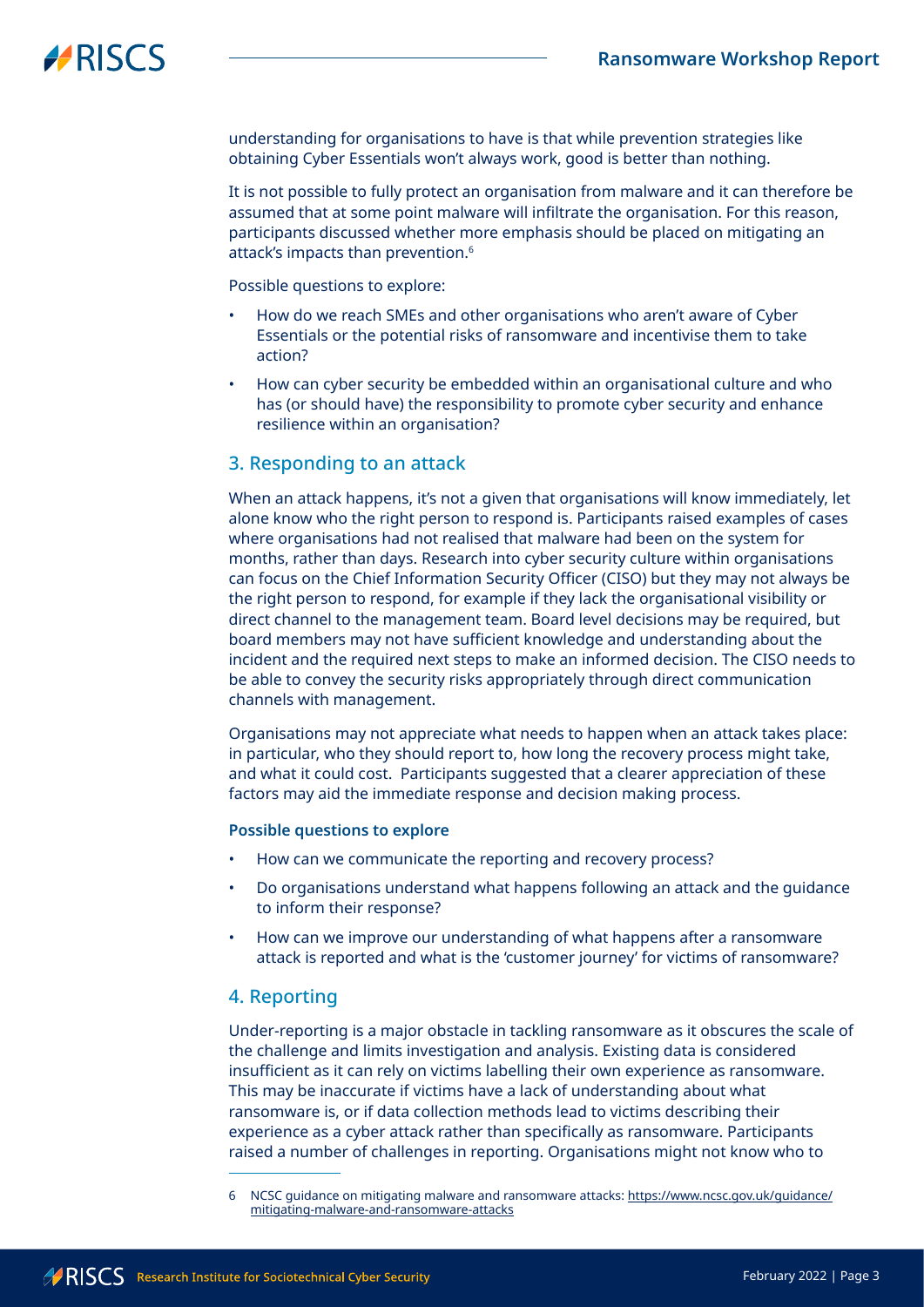report to between their insurance company, the police or the NCSC, nor what the process of reporting will look like or how long it will take.

There may be conflicts of interest between different stakeholders. For example, organisations with insurance cover for ransomware attacks might contact their insurers and be subsequently disincentivised from reporting the incident to law enforcement due to fears that doing so may slow down their pay out/support package from the insurer and the organisation's recovery to business as usual. Similarly, insurance companies may avoid reporting ransomware attacks to law enforcement if doing so might slow down their investigation of an attack.

Fear or embarrassment may shape an organisation's behaviour after an attack if there is uncertainty about what is happening, what could happen, or that individuals may be assigned blame. They may be confused or unsure of what happens after reporting an attack to the police or whether reporting may result in a GDPR fine. Amongst organisations affected by an attack, it may be unclear who is responsible for reporting where there are multiple actors involved, such as SMEs or outsourced IT companies. Full understanding of the scale and impact of ransomware may also be hindered by difficulties in information sharing between relevant actors – such as the police and the ICO.

#### **Possible questions to explore**

- Is there a stigma to reporting a ransomware attack? Does this differ between organisations of different sizes or in different sectors?
- How do data protection concerns affect reporting and how can these be balanced against the interest in reporting ransomware attacks?
- How can we incentivise reporting of ransomware attacks? For example, would a frictionless reporting system or the design of a 'safe harbour' help?
- Can we connect recovery assistance or an elimination or reduction in fines to reporting?
- How can recovery assistance be connected to improving baseline standards and reducing the likelihood and potential impact of future attacks?
- What can be learned from organisations/sectors with a strong reporting culture?

#### 5. Financial impacts of ransomware attacks

The financial implications of an attack to a business depends on a number of factors: including the cost of paying a ransom (if they opt to do this), the costs of disruption to a business, and the cost of the recovery process. Some organisations may have insurance in place which is specific to cyber incidents, or seek to cover the costs through a broader insurance policy. NCSC have provided guidance regarding cyber insurance7 and the government is working with the sector on sharing more robust cyber risk impact information. However, recent work by RUSI suggests that the positive effects of cyber insurance on cyber security are currently limited.<sup>8</sup>

Ransomware payments were a recurring discussion item. Participants shared the view that paying the ransom perpetuates the problem of ransomware, given that it helps to fund the attacker's activities and does not guarantee that data will be returned. Law

<sup>7</sup> NCSC Cyber insurance guidance: <https://www.ncsc.gov.uk/guidance/cyber-insurance-guidance>

<sup>8</sup> RUSI Occasional paper: Cyber insurance and the cyber security challenge: [https://rusi.org/explore-our](https://rusi.org/explore-our-research/publications/occasional-papers/cyber-insurance-and-cyber-security-challenge)[research/publications/occasional-papers/cyber-insurance-and-cyber-security-challenge](https://rusi.org/explore-our-research/publications/occasional-papers/cyber-insurance-and-cyber-security-challenge)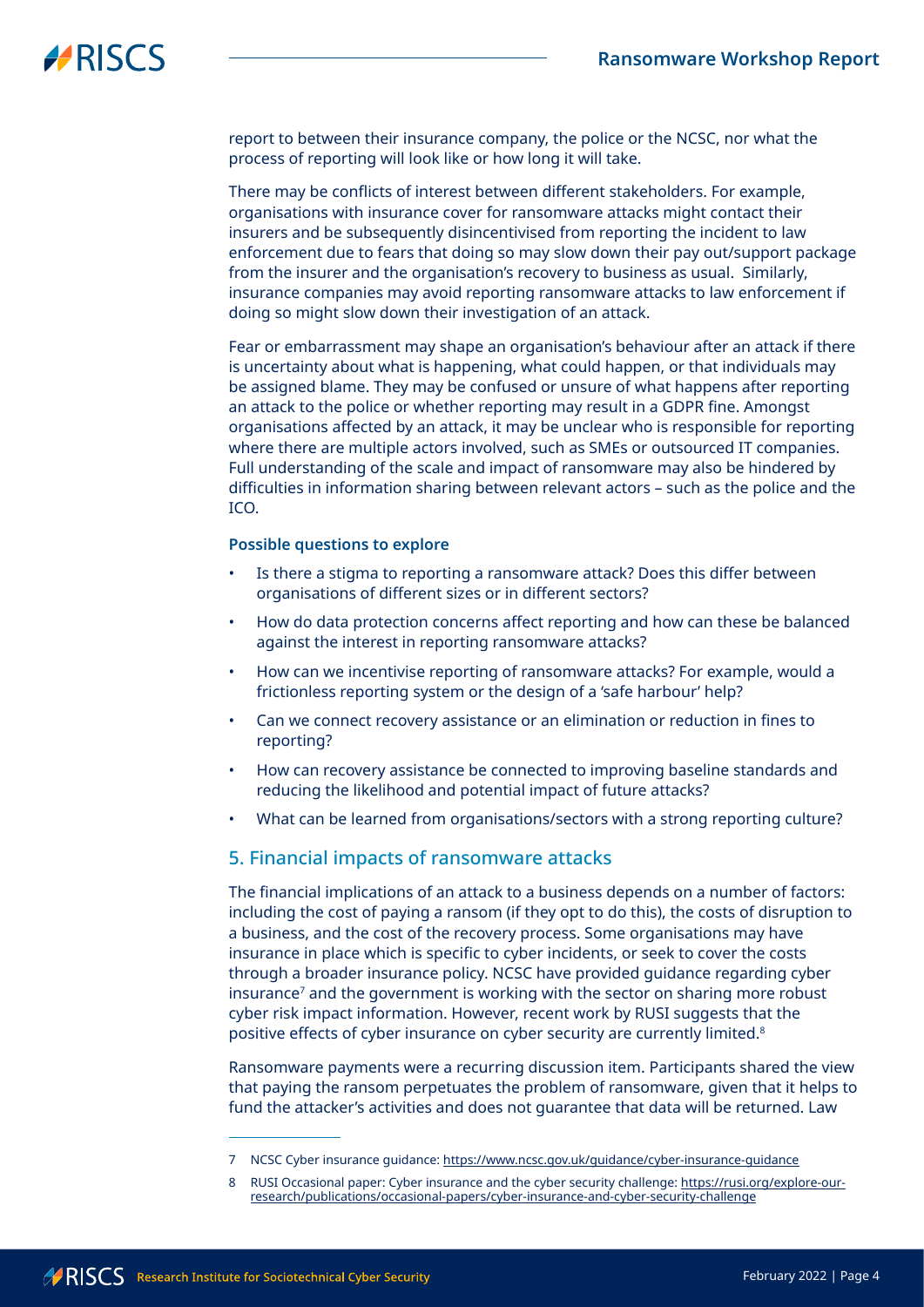enforcement do not encourage, endorse, nor condone the payment of ransom demands<sup>9</sup>

The cost of business disruption will to some extent depend on whether adequate back-up mechanisms are in place, such as offline back-up systems or cloud based systems, which could allow some critical business functions to be restored. If this is not the case, or if backup systems have also been compromised, organisations may be unable to continue with any functions.

Organisations will need to scan back-up systems for malware before restoring files and prioritise business critical activities and reinstating physical servers. This could take several weeks depending on the scale of attack. Simultaneously, organisations need to deal with responding other elements of recovery, such as strategies for internal and external communications about the attack, any legal obligations to regulators and potential insurance claims. It was suggested during the discussion that organisations could underestimate the scale of the financial implications of a ransomware attack, and the steps required to prevent a repeat attack (for example, if the attackers know about vulnerabilities in back-up systems which they could exploit later).

#### **Possible questions to explore**

- What happens to lost data, particularly when there are legal implications (such as for sensitive data)?
- Why do some organisations decide to pay the ransom?
- What is the role of cyber insurance?
- Should the focus be on prevention strategies, or mitigation of these financial impacts?
- How does support for victims of ransomware attacks need to vary depending on organisation size and sector?

### 6. Social impacts of ransomware attacks

There can be a multitude of other impacts of ransomware attacks, on individual victims, organisations and society. For example, the considerable impact that the WannaCry ransomware had on the UK healthcare system. As well as financial implications, there can also be emotional and psychological impacts on victims. For example, affected individuals may feel shame or experience increased levels of stress in the aftermath of a ransomware attack. There is little support available for victims, who may also be prioritising the practical response to the attack rather than the well-being of their employees or customers.

#### **Possible questions to explore**

- How can different actors involved in tackling ransomware work together to address the social impacts of ransomware?
- How are data collected on the social impacts of ransomware?
- How do we ensure our response to a reported ransomware attack avoids causing additional harms to victims?

<sup>9</sup> Same as footnote 6